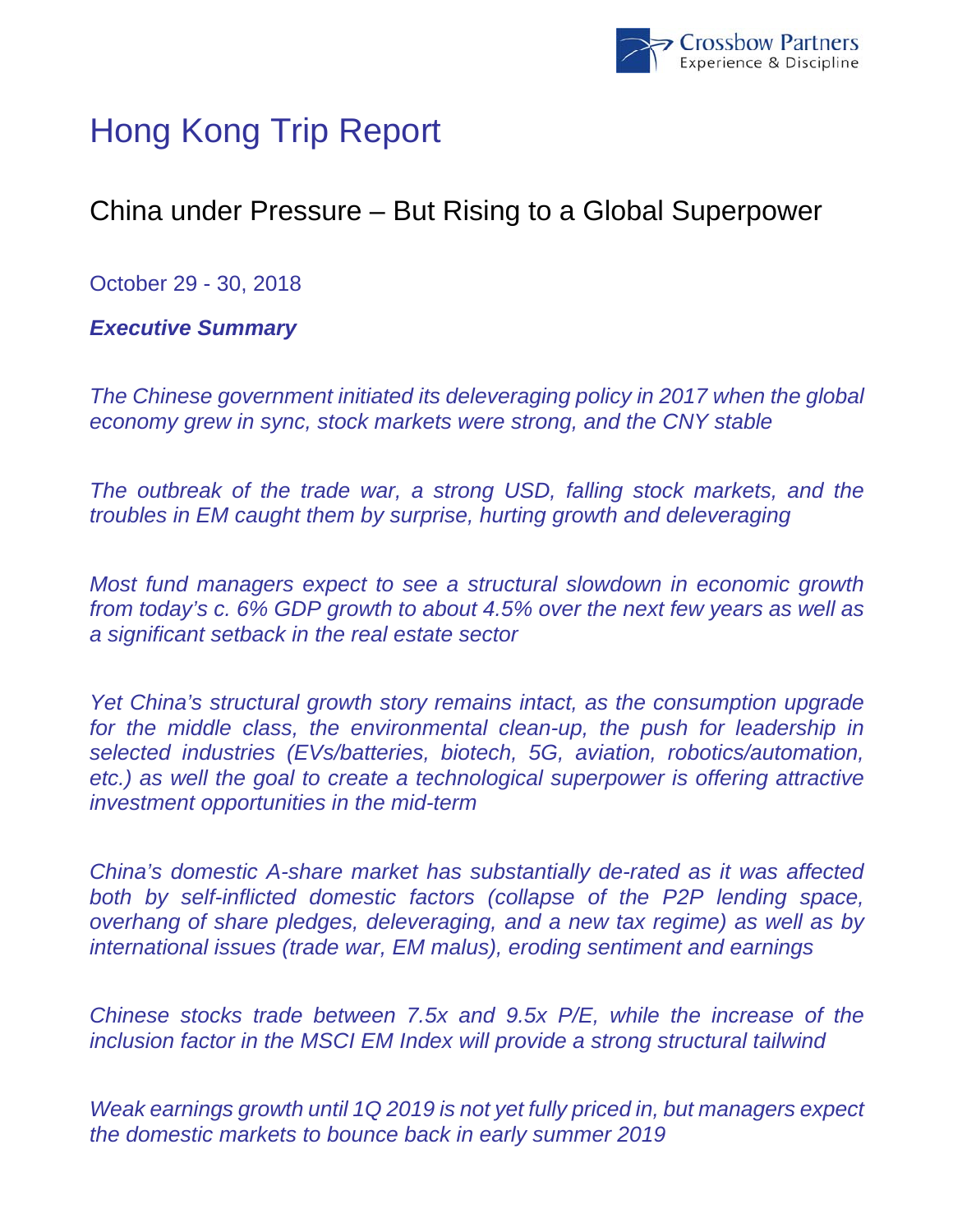

### **Made in China 2025**

#### **1. Historical and political background**

Long-term planning and forward-looking strategic thinking seem to be a distinctive feature of China's social, political and economic model. China is in the midst of a 100 year plan to challenge and replace the U.S. by 2050 as the lead power in a new world order. Perennial President Xi Jinping has widely discussed and promoted the "Chinese Dream" of rejuvenation since his ascent to power. His overriding goal is to remedy the injustice of the "century of humiliation" by achieving the great rejuvenation of the Chinese nation. In China's history, the "Century of Humiliation" describes the period from the mid-19<sup>th</sup> to mid-20<sup>th</sup> century (i.e. the end of the Chinese Civil War and the establishment of the Chinese Communist Party) when the country was - in the view of the Chinese leaders - diplomatically and militarily dominated by Western colonial powers. Xi's goal is to overcome the humiliating handicaps of colonial history and to restore the Middle Kingdom to greatness as a (or, the) world power.

The strategy is based on military, political, and economic development. In order to achieve their strategic goals, they have come up with three key initiatives:

- **Military-civil fusion:** China already has a large defence industry, but it is dominated by poorly run state-owned enterprises. Xi heads the Central Commission for Military and Civilian Development, which was founded in 2017. The ultimate goal is to make China's military-industrial complex a match for America's by cross-fertilising the state-owned enterprises with high tech from private companies and by encouraging cross-ownership between defence SOEs with private tech firms. This is the missing link that should translate their economic and technical edge into military power.
- **Belt and Road Initiative ("BRI")**: The BRI is not just a wish list of infrastructure projects, but a strategic masterplan for promoting economic integration (first regionally, then globally) through physical connectivity and for gradually fostering and extending China's political and economic sphere of influence. It is considered to be an alternative to the US model developed after World War II which is predicated on economic integration via trade and investment agreements. Unlike the US model which is governed by rules and multilateral agreements, the BRI is based on physical integration and bilateral agreements with its partners where China's sheer economic and political size always gives it an edge.
- **Made in China 2025**: China's state driven industrial policy with the goal of moving the country's industries up the (technological) value chain, replacing imports with local products, and building global champions able to take on Western tech giants in cutting-edge technologies. As the initiative "Made in China 2025" is the most promising and investable theme in the near future, we will have a closer look at it in the next section.

To sum up: It is evident against this backdrop hat China's ambitions to regain supremacy shirtfronts the U.S. as the incumbent superpower. Made in China 2025 is therefore seen as a threat to the West, since China's growth plans and behaviour is also combined with unfair competition, heavy state subsidies and strong protectionism. Beijing's strong arm tactics for technology transfers and intellectual property theft is only one aspect of the overall issue. But even if Donald Trump and Xi Jinping were to resolve the current trade dispute at the next G20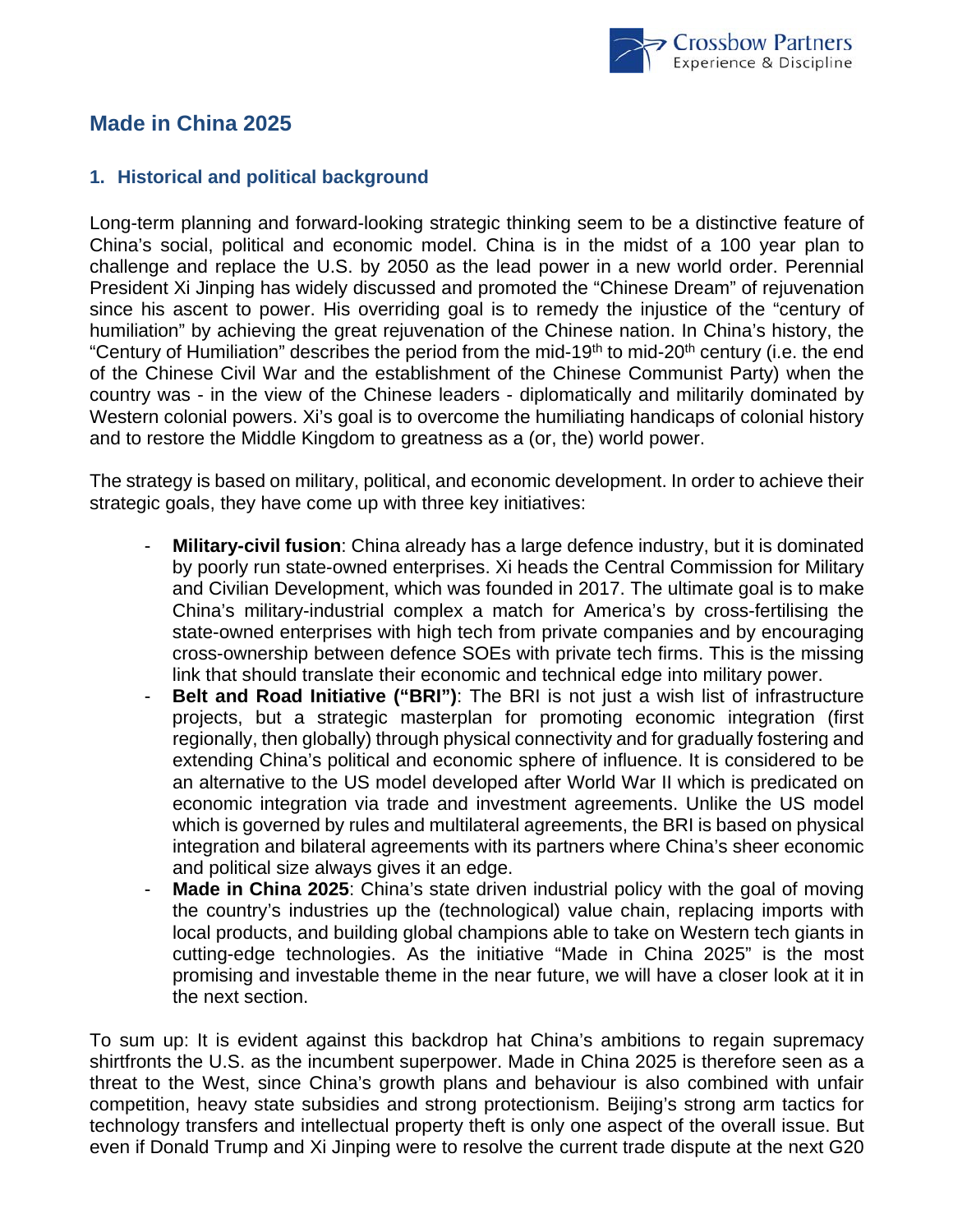

meeting, the two nations will continue to content with each other for supremacy and investors will therefore have to live with the fact that the underlying issue will not go away. It is a strategic reality that the US strives to contain the pace at which Chinese manufacturing will catch up, while hoping to even maintain or widen the gap.

#### **2. Made in China 2025**

The initiative "Made in China 2025" (hereafter "MIC2025") is a state-driven masterplan for industrial leadership and import substitution unveiled in 2015. It aims to turn the country into a manufacturing superpower over the coming years, leaping ahead in the global competition and challenging both current market leaders in relevant industries as well as the globally dominant industrial countries of today. The strategic goal of MIC2025 is to build one of the world's most advanced and competitive economies with the help of innovative manufacturing technologies ("smart manufacturing"). The strategy targets virtually all high-tech industries that strongly contribute to economic growth in advanced economies. MIC2025 sets the agenda in 10 production areas: automotive, aviation and space, machinery, robotics, high-tech maritime and railway equipment, energy-saving vehicles, medical devices, new materials, semiconductors and information technology. Countries in which these high-tech industries contribute a large share of economic growth are most vulnerable to China's plans. MIC2025 will also be supported by a separate AI initiative.



Figure 1

Source: Mercator Institute for China Studies, 2016

According to the Mercator Institute, MIC2025 is a top-down strategy that is strongly inspired by Germany's concept of "Industry 4.0" and pushes specifically smart manufacturing - the centrepiece of the strategy.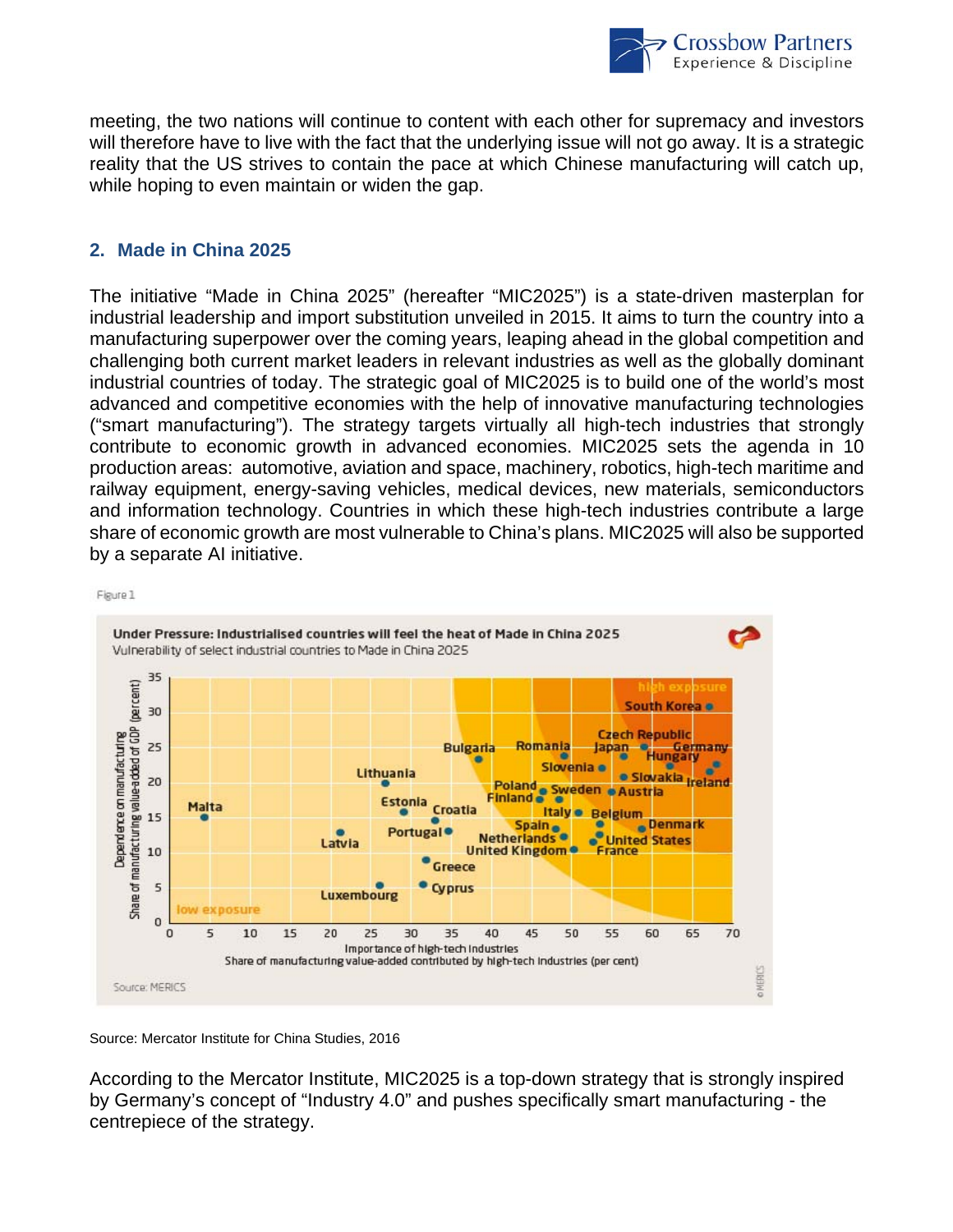

Some of the ambitious goals by 2025 are, to name just a few:

- In Robotics, they seek to own intellectual property rights of key parts, to develop next generation robots, and to have one or two companies to rank in the global top five. And they hope to supply 70% of the domestic robotics market with Chinese products, while today c. 62% are imported from Japan and c. 18% from Germany.
- In new generation IT: To supply most of the domestic demand for mobile communications equipment and about half of the demand in international markets. They also want to establish a handful of semiconductor companies that are recognised as top-tier. And they plan to enter the 14-20 nm process phase. Today, c. 56% of the products are imported from the US, 23% from France, and 16% from Germany.
- In energy equipment: To have established globally competitive companies; to produce advanced large-scale thermal, hydro, and nuclear equipment; renewable energy equipment to account for 80% of the market, and to dominate the formation of global standards for high-voltage transmission.
- In energy vehicles: Domestic products with intellectual property rights to supply half of domestic market; self-sufficiency rate for key parts to exceed 60%; export 20% of commercial vehicles, and three companies to rank in top 5 by international sales.

Import substitution is another key goal of MIC2025, as the Chinese government seeks to gradually replace international high tech with Chinese technology – first in the domestic market and later on also in exports. President Xi recently stressed that China must develop its own industry and technology to become a strong country. How vulnerable China is became clear in April when the U.S. slapped a seven year ban on the telecom equipment provider ZTE in response to ZTE violating sanctions on Iran and North Korea. For three months, ZTE had been unable to obtain critical parts and software from U.S. companies, putting ZTE temporarily virtually out of business. After three months, President Trump agreed to lift the ban after ZTE had replaced its board, paid a fine of USD 1bn, and put USD 400mn in an escrow account if they were not compliant in the future.

In order to substitute foreign technology by national technology, the government utilizes a broad set of measures, such as subsidizing Chinese products while excluding foreign alternatives as in the fields of electric vehicles and, to a lesser extent – in robotics.



Source: Mercator Institute for China Studies, 2016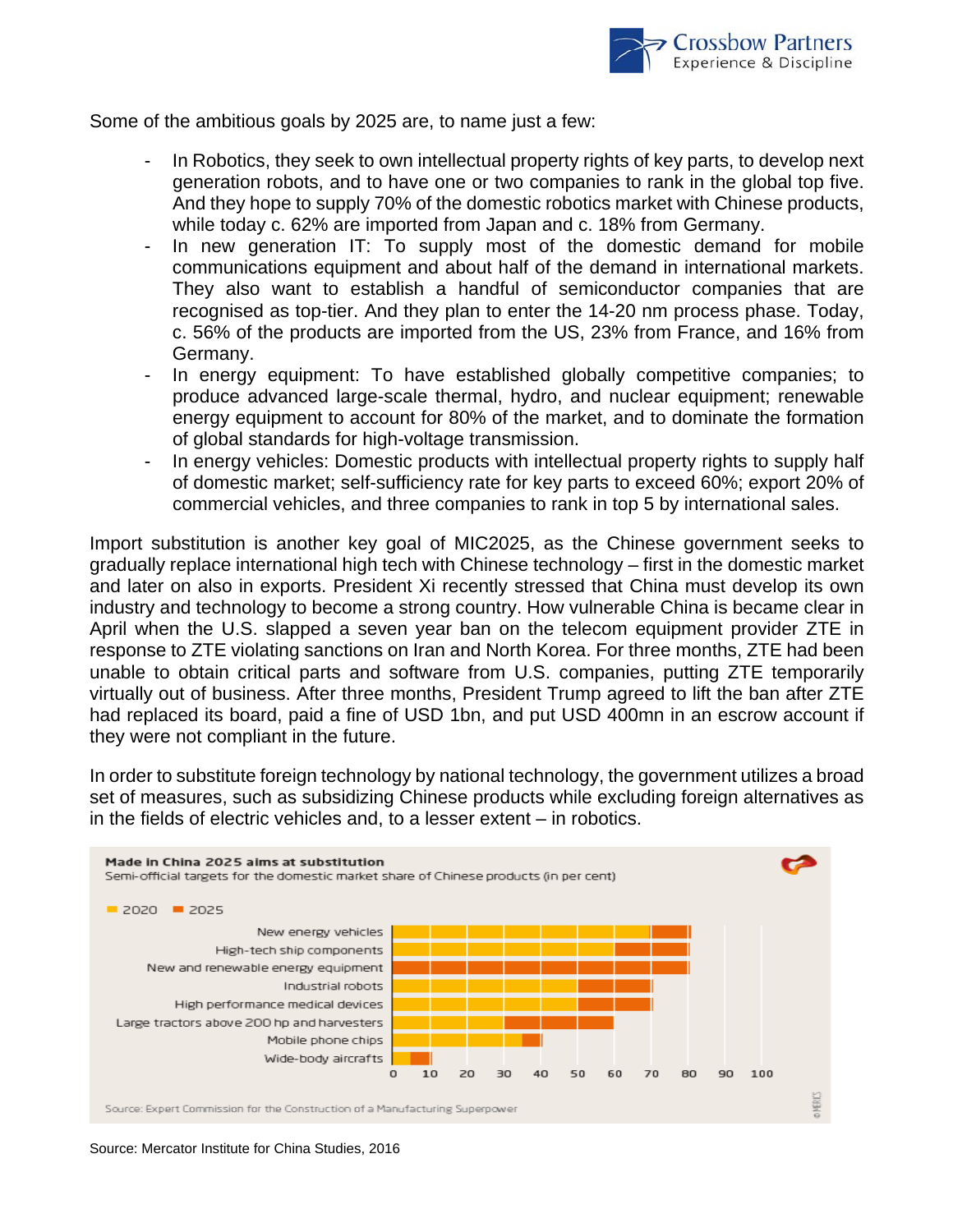

The government also supports enterprises with direct capital injections and preferential loans in many industries.

#### **3. Outlook for Chinese Stock Markets in 2019**

Hedge funds managers are deeply divided on the outlook for mainland stocks next year, as the potential escalation of the trade war looms large on the horizon, while Chinese policymakers boost efforts to buoy the economy, reversing the austerity and deleveraging that hit asset prices this year.



Fundamentally driven managers are therefore quite bullish on Chinese stocks on the back of appealing valuations and the policy easing pledged by the government which will boost earnings and market confidence over time. Most managers believe that stocks are likely to trend higher in Q2 in 2019, propelled by a recovery in earnings that are expected to hit the nadir in Q1. In addition, fund managers are excited about the prospects that the MSCI inclusion factor in the MSCI Emerging Market Index is just 5% and could reach more than 40% over the next five years.



#### As the inclusion universe expands and IF increases; we expect US\$271bn/US\$67bn cum. inflows from EM/ Global funds to A shares in the next 5/10 years



Note: We assume the A-share inclusion factor will increase to 50%/100% in 5/10 years. Potential expanded scope of inclusion to ChiNext is not considered. \*China includes China onshore and offshore constituents.

Source: FactSet, MSCI, Goldman Sachs Global Investment Research